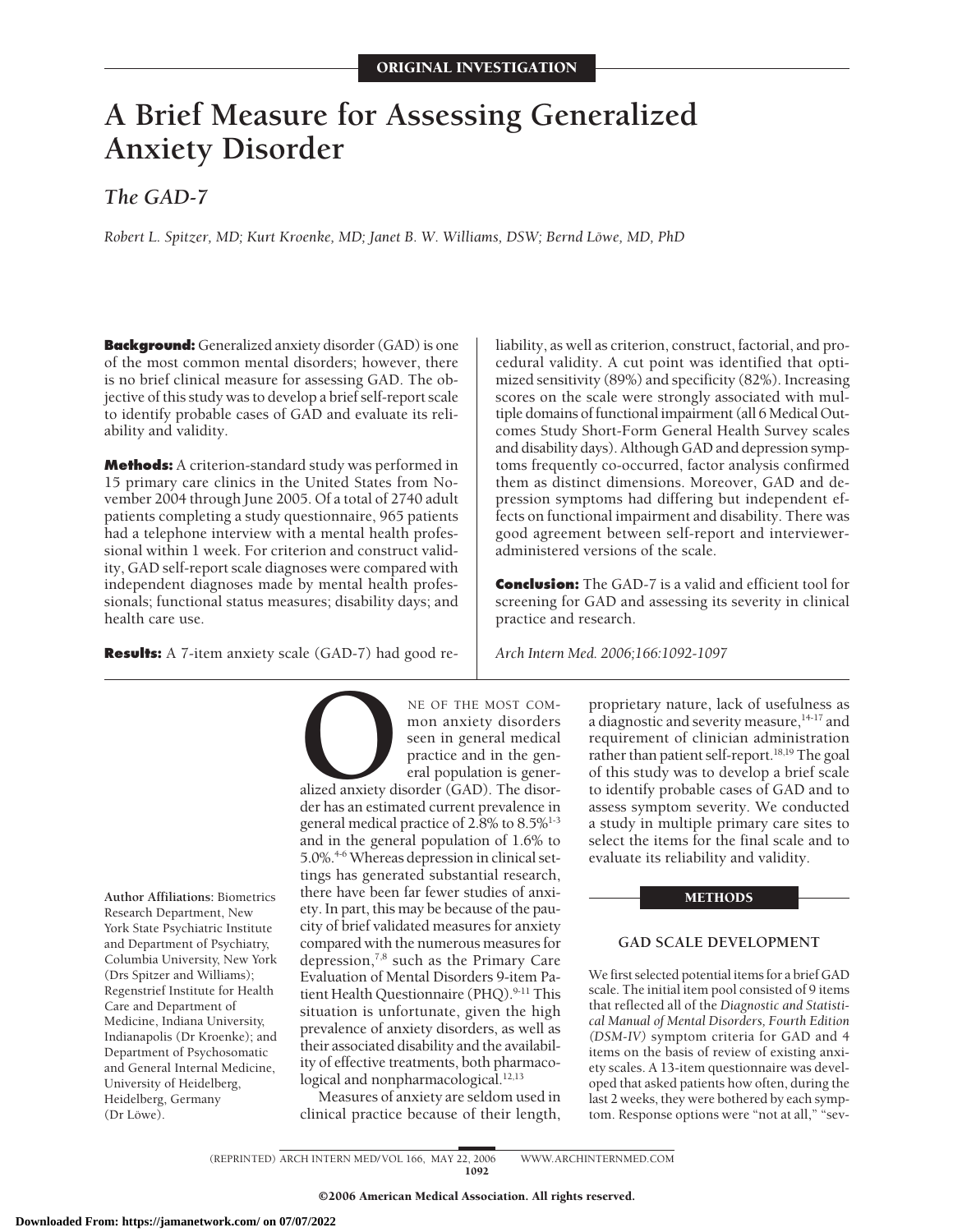eral days," "more than half the days," and "nearly every day," scored as 0, 1, 2, and 3, respectively. In addition, an item to assess duration of anxiety symptoms was included. Our goal was to determine the number of items necessary to achieve good reliability and procedural, construct, and diagnostic criterion validity.

## **PATIENT SAMPLE**

Patients were enrolled from November 2004 through June 2005 from a research network of 15 primary care sites located in 12 states (13 family practice, 2 internal medicine) administered centrally by Clinvest, Inc (Springfield, Mo). The purpose of the project's first phase (n=2149) was to select the scale items and cutoff scores to be used for making a GAD diagnosis. The purpose of the second phase (n=591) was to determine the scale's test-retest reliability. In all, 2982 subjects were approached and 2739 (91.9%) completed the study questionnaire with no or minimal missing data. To minimize sampling bias, we approached consecutive patients at each site in clinic sessions until the target quota for that week was achieved.

In the first phase, 1654 subjects also agreed to a telephone interview, and of these, a random sample of 965 were interviewed within 1 week of their clinic visit by 1 of 2 mental health professionals (MHPs)—a PhD clinical psychologist and a senior psychiatric social worker. In the study's second phase, 591 subjects who had completed the research questionnaire were sent a 1-page questionnaire that consisted of the 13 potential GAD scale items. Of these, 236 subjects returned the completed 1-page questionnaire with no or minimal missing data within a week of completing the research questionnaire at the clinic. The mean GAD scale score of subjects returning the questionnaire did not differ from that of subjects who did not return the questionnaire. The study was approved by the Sterling Institutional Review Board, Springfield, Mo.

## **SELF-REPORT RESEARCH QUESTIONNAIRE**

Before seeing their physicians, patients completed a 4-page questionnaire that included the 13 items being tested for use in the GAD scale, as well as questions about age, sex, education, ethnicity, and marital status; the Medical Outcomes Study Short-Form General Health Survey (SF-20),<sup>20,21</sup> which measures functional status in 6 dimensions; and either the 12-item anxiety subscale from the Symptom Checklist-90<sup>16</sup> (first study phase only) or the Beck Anxiety Inventory<sup>14</sup> (second study phase only). Depression was assessed with the PHQ-8, which includes all items from the PHQ-9 except for the item about suicidal ideation; PHQ-8 and PHQ-9 scores are highly correlated and have nearly identical operating characteristics.22 Finally, patients completed items regarding physician visits and disability days during the previous 3 months.

## **MHP INTERVIEW**

The 2 MHPs conducted structured psychiatric interviews by telephone, blinded to the results of the self-report research questionnaire. The interview consisted of the GAD section of the Structured Clinical Interview for *DSM-IV*, <sup>23</sup> modified with several additional questions to assess in greater detail some of the GAD diagnostic criteria of *DSM-IV*. The resulting *DSM-IV* GAD diagnosis, with the *DSM-IV* 6-month duration criterion, was used as the criterion standard for assessing the validity of the new scale. The interview also included the 13 potential GAD scale items to test agreement between self-report and clinician administration (ie, procedural validity).<sup>24</sup>

## **DATA ANALYSIS**

The best items for the GAD scale were selected by rank ordering the correlation of each item with the total 13-item scale score in the sample of 1184 patients who did not undergo the MHP interview. Item-total score correlations were reexamined in 2 independent subsamples of the study population: the 965 patients who underwent the MHP interview and the 591 patients in the second phase of the study. In addition, we conducted receiver operating characteristic analyses with varying numbers of items in these 965 patients by using an MHP diagnosis of GAD as the criterion standard. Divergent validity of each item was assessed by calculating the difference between the item correlations with the 13-item anxiety score and the PHQ-8 depression score. Convergent validity was assessed by examining correlations of the final version of the GAD scale with the Beck Anxiety Inventory and the anxiety subscale of the Symptom Checklist-90, even though neither scale is specific for GAD.

To assess construct validity, we used analysis of covariance to examine associations between anxiety severity on the final GAD scale and SF-20 functional status scales, selfreported disability days, and physician visits, controlling for demographic variables. For criterion validity, we investigated sensitivity, specificity, predictive values, and likelihood ratios for a range of cutoff scores of the final scale with respect to the MHP diagnosis. To investigate whether anxiety as measured by the GAD-7 and depression as measured by the PHQ-8 reflect distinct dimensions, we assessed factorial validity by using confirmatory factor analyses. Finally, procedural validity and test-retest reliability were assessed by means of intraclass correlation.<sup>25</sup>

## **RESULTS**

# **DESCRIPTION OF PATIENTS**

The mean (SD) age of the patients was 47.4 (15.5) years (range, 18-95 years). Most (65%) were female; 80% were white non-Hispanic, 8% were African American, and 9% were Hispanic; 64% were married, 13% were divorced, and 15% were never married; and 31% had a high school degree or equivalent, whereas 62% had attended some college.

# **ITEM SELECTION FOR THE GAD SCALES**

The GAD-7 (**Figure 1**) consists of the 7 items with the highest correlation with the total 13-item scale score (*r*=0.75-0.85). Receiver operating characteristic analysis with this set of items showed an area under the curve (0.906) as good as scales with as much as the full 13-item set. These 7 items also had the highest rank correlations in the developmental sample  $(n=1184)$  and the 2 replication samples  $(n=965)$  and n=591). The 2 core criteria (A and B) of the *DSM-IV* definition of GAD are captured by the first 3 items of the scale.<sup>26</sup> Of note, 6 of the 7 items had the greatest divergent validity (ie, the highest difference between the item-total scale score correlation and item-PHQ-8 depression score correlation  $[\Delta r=0.16-0.21]$ ). Because each of the 7 items is scored from 0 to 3, the GAD-7 scale score ranges from 0 to 21.

(REPRINTED) ARCH INTERN MED/ VOL 166, MAY 22, 2006 WWW.ARCHINTERNMED.COM 1093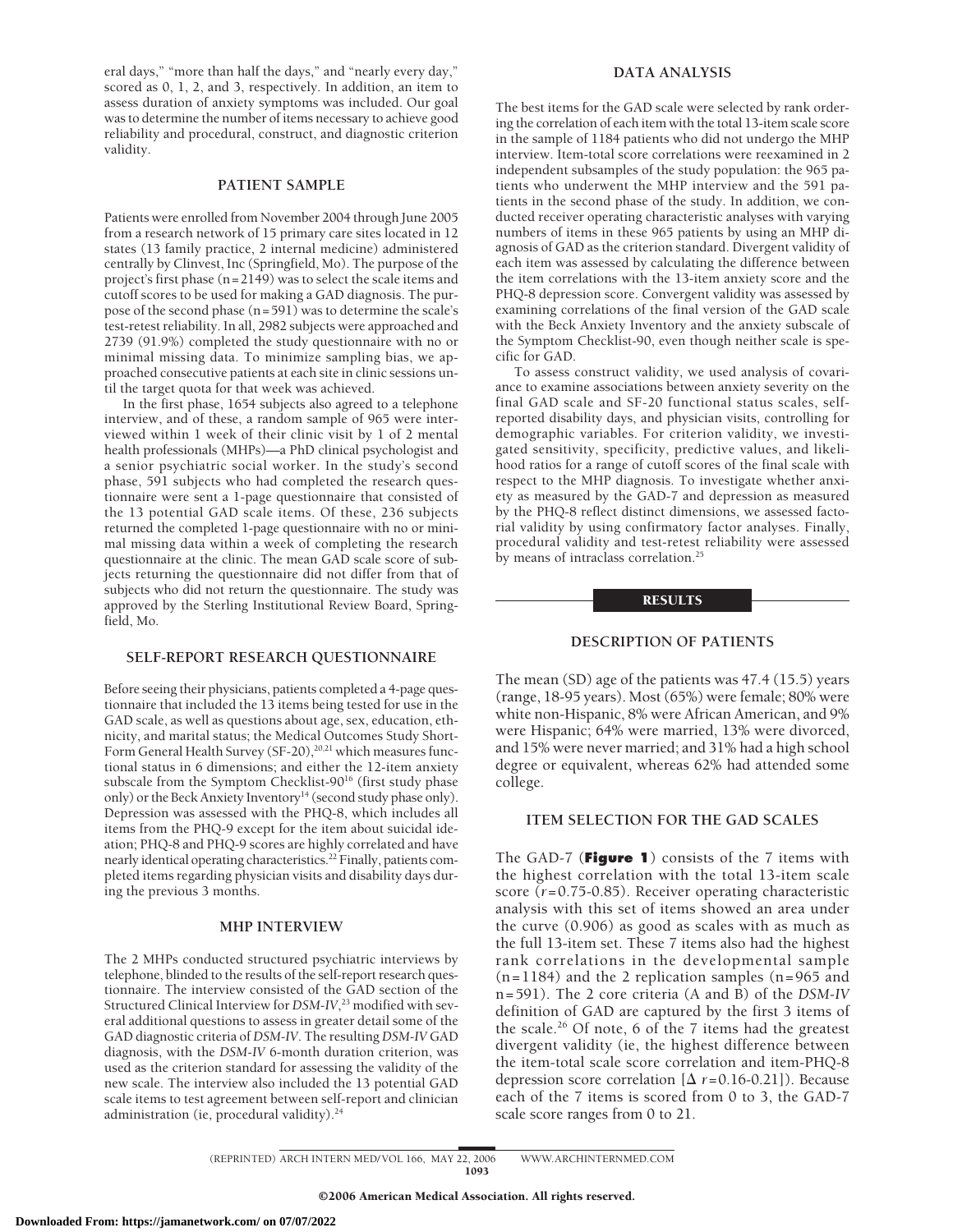| Over the last 2 weeks, how often have you been<br>bothered by the following problems? |                                                                                                      | Not<br>at all     | Several<br>davs | More<br>than half<br>the days | Nearly<br>every<br>dav |
|---------------------------------------------------------------------------------------|------------------------------------------------------------------------------------------------------|-------------------|-----------------|-------------------------------|------------------------|
| 1. Feeling nervous, anxious or on edge                                                |                                                                                                      | U                 | 1               | 2                             | 3                      |
| 2. Not being able to stop or control worrying                                         | <sup>0</sup>                                                                                         | 1                 | 2               | 3                             |                        |
| 3. Worrying too much about different things                                           | <sup>0</sup>                                                                                         | 1                 | 2               | 3                             |                        |
| 4. Trouble relaxing                                                                   |                                                                                                      |                   | 1               | $\overline{2}$                | 3                      |
| 5. Being so restless that it is hard to sit still                                     |                                                                                                      |                   | 1               | 2                             | 3                      |
| 6. Becoming easily annoyed or irritable                                               |                                                                                                      |                   | 1               | $\overline{2}$                | 3                      |
| 7. Feeling afraid as if something awful might happen                                  |                                                                                                      |                   | 1               | 2                             | 3                      |
|                                                                                       | Total<br>Score<br>If you checked off any problems, how difficult have these problems made it for you | hhA<br>Columns    |                 |                               |                        |
|                                                                                       | to do your work, take care of things at home, or get along with other people?                        |                   |                 |                               |                        |
| Not difficult<br>at all                                                               | Somewhat<br>difficult                                                                                | Verv<br>difficult |                 | Extremely<br>difficult        |                        |

**Figure 1.** The generalized anxiety disorder 7-item (GAD-7) scale.

## **RELIABILITY AND PROCEDURAL VALIDITY**

The internal consistency of the GAD-7 was excellent (Cronbach  $\alpha$  = .92). Test-retest reliability was also good (intraclass correlation=0.83). Comparison of scores derived from the self-report scales with those derived from the MHP-administered versions of the same scales yielded similar results (intraclass correlation=0.83), indicating good procedural validity.

## **DIAGNOSTIC CRITERION VALIDITY AND SCALE OPERATING CHARACTERISTICS**

**Table 1** summarizes the operating characteristics of the GAD-7 at various cut points. As expected, as the cut point increases, sensitivity decreases and specificity increases in a continuous fashion. At a cut point of 10 or greater, sensitivity and specificity exceed 0.80, and sensitivity is nearly maximized. Results were similar for men and women and for those aged less and those aged more than the mean age of 47 years. The proportion of primary care patients who score at this level is high (23%). A cut point of 15 or greater maximizes specificity and approximates a prevalence (9%) more in line with current epidemiologic estimates of GAD prevalence in primary care. However, sensitivity at this high cut point is low (48%). Most patients (89%) with GAD had GAD-7 scores of 10 or greater, whereas most patients (82%) without GAD had scores less than 10.

The mean (SD) GAD-7 score was 14.4 (4.7) in the 73 patients with GAD diagnosed according to the MHP and 4.9 (4.8) in the 892 patients without GAD. The prevalence of GAD according to the MHP interview was 9% in women and 4% in men. In the entire sample of 2739 patients, the mean GAD-7 score was 6.1 in women and 4.6 in men.

Although the GAD-7 scale inquires about symptoms in the past 2 weeks, the criterion-standard MHP interview required at least a 6-month duration of symptoms consistent with*DSM-IV*diagnostic criteria for GAD. Nonetheless, the operating characteristics of the scale were good because most patients with high symptom scores had chronic symptoms. Of the 433 patients with GAD-7 scores of 10 or greater, 96% had symptoms for 1 month or more, and 67% had symptoms for 6 months or more.

## **CONSTRUCT VALIDITY**

There was a strong association between increasing GAD-7 severity scores and worsening function on all 6 SF-20 scales (**Table 2**). As GAD-7 scores went from mild to moderate to severe, there was a substantial stepwise decline in functioning in all 6 SF-20 domains. Most pairwise comparisons within each SF-20 scale between successive GAD-7 severity levels were significant. The relationship between GAD severity and functional impairment was similar in men and women.

**Figure 2** illustrates graphically the relationship between increasing GAD-7 scale scores and worsening functional status. Decrements in SF-20 scores are shown in terms of effect size (ie, the difference in mean SF-20 scores, expressed as the number of SDs, between each GAD-7 interval subgroup and the reference group). The reference group is the group with the lowest GAD-7 scores (ie, 0-4), and the SD used is that of the entire sample. Effect sizes of 0.5 and 0.8 are typically considered moderate and large between-group differences, respectively.<sup>27</sup>

When the GAD-7 was examined as a continuous variable, its strength of association with the SF-20 scales was concordant with the pattern seen in Figure 2. The GAD-7 correlated most strongly with mental health (0.75), followed by social functioning (0.46), general health perceptions (0.44), bodily pain (0.36), role functioning (0.33), and physical functioning (0.30).

**Table 3** shows the association between GAD-7 severity levels and 3 other measures of construct validity: self-reported disability days, clinic visits, and the general amount of difficulty patients attribute to their symptoms. Greater levels of anxiety severity were associated with a monotonic increase in disability days, health care use, and symptom-related difficulty in activities and relationships. When the GAD-7 was examined as a continuous variable, its correlation was 0.27 with disability days, 0.22 with physician visits, and 0.63 with symptomrelated difficulty.

Convergent validity of the GAD-7 was good, as demonstrated by its correlations with 2 anxiety scales: the Beck Anxiety Inventory (*r*=0.72) and the anxiety subscale of the Symptom Checklist-90 (*r*=0.74). Consistent with results of previous studies of anxiety and depression,<sup>4,28</sup> the GAD-7 and Symptom Checklist-90 anxiety scales also strongly correlated with our depression measure, the PHQ-8 (*r*=0.75 and *r*=0.74, respectively). Nonetheless, measuring anxiety and depression was complementary rather than duplicative. We determined the prevalence of high anxiety and high depression symptom severity in our sample, defined as severe scores  $(\geq 15)$  on the GAD-7 and PHQ-8 depression scales, respectively. In the 2114 patients who completed the GAD-7 and the PHQ-8, there were 1877 (88.8%) patients with neither high anxiety nor high depression, 99 (4.68%) with high anxiety only, 68 (3.2%) with high depression only, and 70 (3.31%) with high anxiety and high depression. Thus, more than half (99/169) of patients with high anxiety scores did not

(REPRINTED) ARCH INTERN MED/ VOL 166, MAY 22, 2006 WWW.ARCHINTERNMED.COM 1094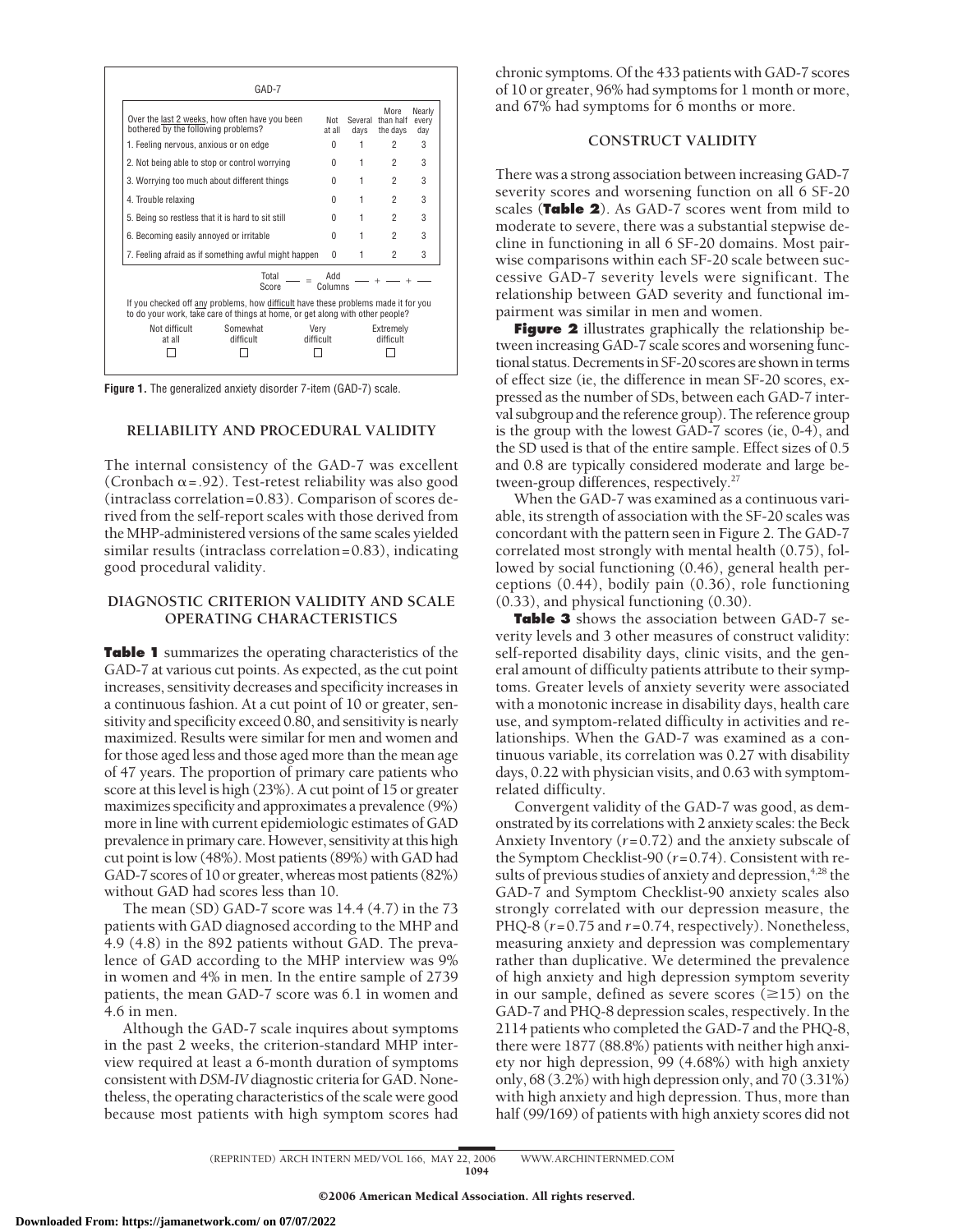## **Table 1. Operating Characteristics of GAD-7 at Different Cutoffs\***

| <b>GAD-7 Scale Scoret</b> | Sensitivity, % | Specificity, % | PPV, $%$ | NPV, $%$ | $LR+$ | Prevalence, % |
|---------------------------|----------------|----------------|----------|----------|-------|---------------|
|                           | 92             | 76             | 24       | 99       | 3.8   | 29            |
|                           | 90             | 79             | 26       | 99       | 4.3   | 26            |
| 10                        | 89             | 82             | 29       | 99       | 5.1   | 23            |
|                           | 82             | 85             | 31       | 98       | 5.5   | 20            |
| 12                        | 73             | 89             | 35       | 98       | 6.5   | 16            |
| 13                        | 66             | 91             | 38       | 97       | 7.7   | 13            |
| 14                        | 56             | 92             | 37       | 96       | 7.2   | 12            |
| 15                        | 48             | 95             | 42       | 96       | 8.7   |               |

Abbreviations: GAD-7, generalized anxiety disorder 7-item scale; LR+, likelihood ratio for a positive test; NPV, negative predictive value; PPV, positive predictive value.

\*In 965 patients who underwent structured psychiatric interview by a mental health professional to determine the presence of generalized anxiety disorder by using *Diagnostic and Statistical Manual of Mental Disorders, Fourth Edition* diagnostic criteria.

†The actual score is greater than or equal to the score shown.

#### **Table 2. Relationship Between GAD-7 Severity Score and SF-20 Health-Related Quality of Life Scales\***

|                                                              | Mean (95% Confidence Interval) SF-20 Scale Score |               |             |               |               |                 |
|--------------------------------------------------------------|--------------------------------------------------|---------------|-------------|---------------|---------------|-----------------|
| <b>Level of Anxiety Severity</b><br><b>GAD-7 Scale Score</b> | <b>Mental</b>                                    | <b>Social</b> | Role        | General       | Pain          | <b>Physical</b> |
| Minimal                                                      |                                                  |               |             |               |               |                 |
| $0-4$ (n = 1182)                                             | $82(81-83)$                                      | $91(89-92)$   | 84 (82-86)  | 68 (67-69)    | 71 (70-72)    | 84 (82-85)      |
| Mild                                                         |                                                  |               |             |               |               |                 |
| $5-9$ (n = 511)                                              | 65 (64-66)                                       | 79 (77-81)    | 69 (66-73)  | $52(50-54)$   | 56 (54-58)    | 74 (72-76)      |
| Moderate                                                     |                                                  |               |             |               |               |                 |
| 10-14 (n = $264$ )                                           | 54 (52-55)                                       | 69 (66-71)    | $59(54-63)$ | 43† (40-45)   | $51+$ (48-54) | 66† (63-69)     |
| Severe                                                       |                                                  |               |             |               |               |                 |
| $5-21$ (n = 171)                                             | 41 (39-43)                                       | $55(52-59)$   | 46 (40-52)  | $39+$ (36-43) | 47† (43-50)   | $61$ (58-65)    |

Abbreviations: GAD-7, generalized anxiety disorder 7-item scale; SF-20, Medical Outcomes Study Short-Form General Health Survey.

 $*$ SF-20 scores are adjusted for age, sex, race, education, and study site. Point estimates for the mean and 95% confidence intervals (±1.96  $\times$  standard error of the mean) are displayed. Number of patients adds to 2128 because of missing data. Missing data for any subscale of SF-20 was less than 5%.

†Pairwise comparisons within each scale that are not significant from one another. However, most pairwise comparisons of mean SF-20 scores with each GAD-7 scale level within each scale are significant at P<.05 by using a Bonferroni correction for multiple comparisons.

have high depression scores. Also, when patients had high anxiety and high depression scores, there was an additive effect on the SF-20 mental health and social functioning scales, as well as self-reported disability days and health care use.

## **FACTORIAL VALIDITY**

Principal component analysis of a set of 15 items that includes the 8 depression items of the PHQ-8 and the 7 anxiety items of the GAD-7 indicated that the first 2 emergent factors had an eigenvalue greater than 1. Sixtythree percent of the total variance was explained by the first 2 factors. The varimax-rotated component-matrix clearly confirmed the original allocation of the items to the PHQ scales, with all depression items having the highest factor loadings on 1 factor (0.58-0.75) and all anxiety items having the highest factor loadings on the second factor (0.69-0.81).

## **COMMENT**

This study has several major findings. First, a 7-item anxiety scale—the GAD-7—is a useful tool with strong criterion validity for identifying probable cases of GAD. Second, the scale is also an excellent severity measure as demonstrated by the fact that increasing scores on the GAD-7 are strongly associated with multiple domains of functional impairment and disability days. Third, although many patients had anxiety and depressive symptoms, factor analysis confirms GAD and depression as distinct dimensions.

This study reports the development and validation of a measure for evaluating the presence and severity of GAD in clinical practice, the GAD-7, one of the few GAD measures that is also specifically linked to the *DSM-IV (Text Revision)* criteria.19,26A score of 10 or greater on the GAD-7 represents a reasonable cut point for identifying cases of GAD. Cut points of 5, 10, and 15 might be interpreted as representing mild, moderate, and severe levels of anxiety on the GAD-7, similar to levels of depression on the PHQ-9.<sup>10</sup> The GAD-7 may be particularly useful in assessing symptom severity and monitoring change across time, although its responsiveness to change remains to be tested in treatment studies.

Construct validity was demonstrated by the fact that increasing scores on the GAD-7 scale were strongly associated with multiple domains of functional impair-

(REPRINTED) ARCH INTERN MED/ VOL 166, MAY 22, 2006 WWW.ARCHINTERNMED.COM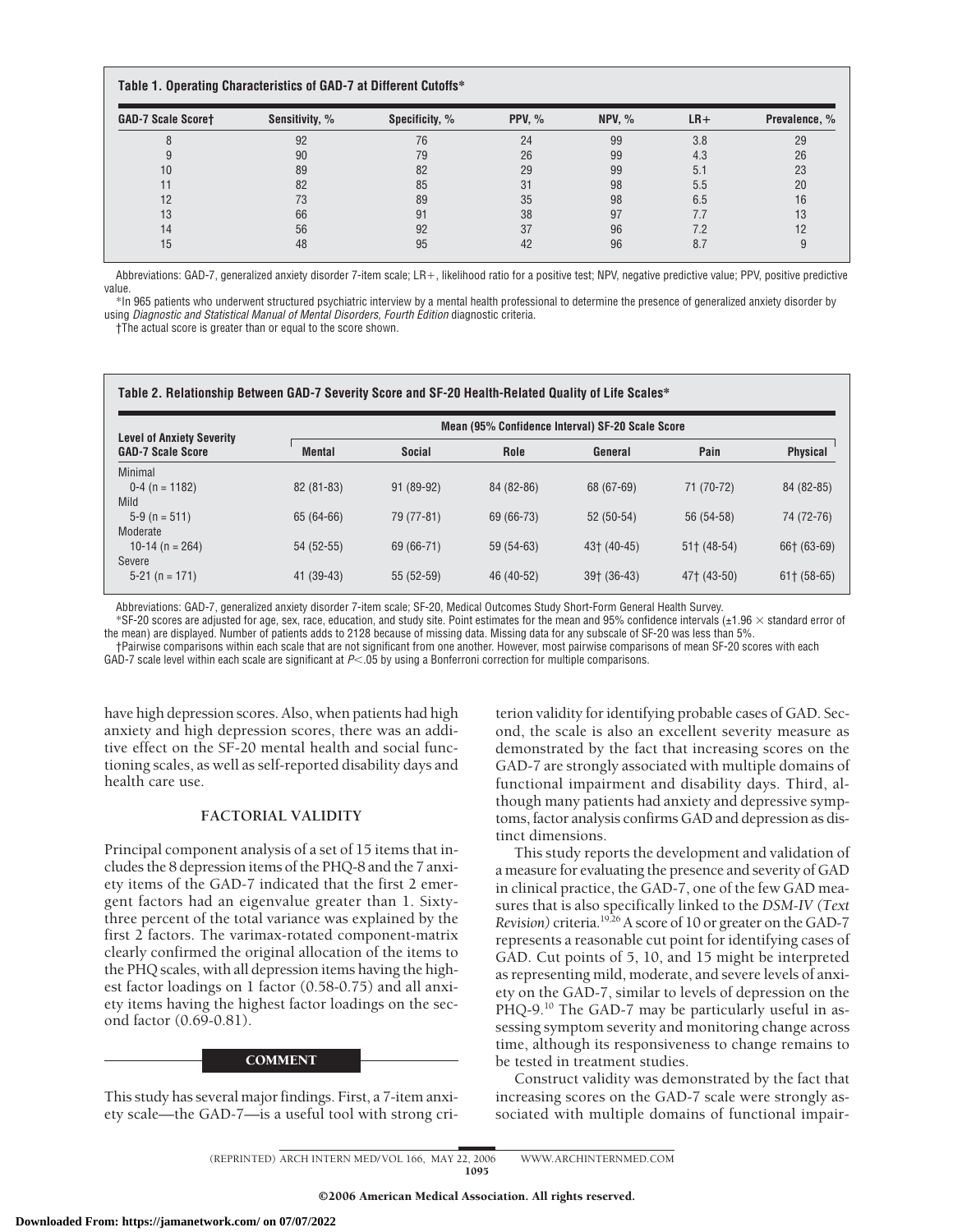

**Figure 2.** Relationship between anxiety severity as measured with the generalized anxiety disorder 7-item (GAD-7) scale and decline in functional status as measured with the 6 subscales of the Medical Outcomes Study Short-Form General Health Survey (SF-20). The decrement in SF-20 scores is shown as the difference between each GAD-7 scale severity group and the reference group (ie, those with GAD-7 scale scores of 0 to 4). Effect size is the difference in group means divided by the SD.

ment. Furthermore, there was a strong association with self-reported disability days and a modest association with increased health care use.

To facilitate assessment of change in severity of anxiety symptoms, the GAD-7 asks about recent symptoms (ie, in the past 2 weeks). However, most patients with high scores had chronic symptoms, which is why the operating characteristics proved good with use of our criterion-standard MHP interviews based on the conventional GAD duration criterion of 6 months. However, the National Comorbidity Survey showed that patients with episodes of 1 to 5 months do not differ greatly from those with episodes of 6 months or more in onset, persistence, impairment, comorbidity, parental GAD, or sociodemographic correlates.<sup>5</sup> Kessler et al<sup>5</sup> conclude that there is little basis for excluding these people from a diagnosis. Notably, 96% of patients with GAD-7scores of 10 or greater in our primary care sample had symptoms of a month or more, whereas 67% had symptoms of 6 months or longer. It may be that in treatment trials in which response to therapy is evaluated, assessing GAD symptom change during a shorter time (eg, the past week) may be desirable.

The high comorbidity of anxiety and depressive disorders and the high correlation between depressive and anxiety measures is well known.17,29 Not surprisingly, our depression measure, the PHQ-8, strongly correlated with the GAD-7 and the Symptom Checklist-90 anxiety scales. Nonetheless, factor analysis confirmed the value of assessing anxiety and depression as 2 separate dimensions. In addition, a number of patients with high anxiety symptoms according to the GAD-7 did not have high depression symptom severity, and patients with increasing severity of anxiety symptoms had corresponding greater impairment in multiple domains of functional status. Together, these findings indicate that using only a depression measure to identify depressed patients who may benefit from treatment will miss a clinically important part of the patient population with disabling anxiety who also would benefit from treatment.

**Table 3. Relationship Between GAD-7 Anxiety Severity Score and Disability Days, Symptom-Related Difficulty, and Clinic Visits\***

| <b>Level of Anxiety</b><br><b>Severity GAD-7</b><br><b>Scale Score</b> | Mean No. of<br><b>Disability Days</b><br>(95% CI) | Mean No. of<br><b>Physician</b><br><b>Visits</b><br>$(95% CI)$ <sup>+</sup> | <b>Percentage</b><br>of Symptom-<br><b>Related</b><br>Difficulty# |
|------------------------------------------------------------------------|---------------------------------------------------|-----------------------------------------------------------------------------|-------------------------------------------------------------------|
| Minimal                                                                |                                                   |                                                                             |                                                                   |
| $0-4$ (n = 1182)                                                       | $3.9(3.0-4.7)$                                    | $1.2(1.1-1.3)$                                                              | 15.0                                                              |
| Mild<br>$5-9$ (n = 511)<br>Moderate                                    | $7.5(6.2-8.7)$                                    | $1.7(1.5-1.9)$                                                              | 5.5                                                               |
| 10-14 (n = 264)                                                        | 10.7 (8.9-12.4)                                   | $2.2(1.9-2.5)$                                                              | 13.7                                                              |
| Severe<br>15-21 (n = 171)                                              | 16.8 (14.6-19.1)                                  | $2.4(2.0-2.8)$                                                              | 474                                                               |

Abbreviations: GAD-7, generalized anxiety disorder 7-item scale; CI, confidence interval.

\*All pairwise comparisons between each GAD-7 scale severity level are significant at  $P$  < 05 by using a Bonferroni correction for multiple comparisons, with the exception of mean physician visits at moderate vs severe GAD-7 score severity levels.

†Disability days refers to number of days in the past 3 months that the patients' symptoms interfered with their usual activities. Physician visits also refers to the past 3 months. Both are self-reported, and means are adjusted for age, sex, race, education, study site, and number of physical disorders. Number of patients adds to 2128 because of missing data. Missing data were less than 5%.

‡Response to single question: "How difficult have these problems made it for you to do your work, take care of things at home, or get along with other people?" The 4 response categories are "not difficult at all," "somewhat difficult," "very difficult," and "extremely difficult." Symptom-related difficulty in this table refers to patients reporting "very" or "extremely" difficult.

Several limitations of our study should be noted. First, the GAD-7 scale focuses on only 1 anxiety disorder, although there are many patients with other anxiety disorders, such as social phobia and posttraumatic stress disorder, who need clinical attention. However, GAD is one of the most common mental disorders seen in outpatient practice. Second, the GAD-7 provides only probable diagnoses that should be confirmed by further evaluation. Third, because our study was cross-sectional, prospective observational and treatment studies are needed to determine the responsiveness of the GAD-7 in assessing change across time. Because there is already evidence for the responsiveness of the PHQ-9 and PHQ-2 depression scales,  $30,31$  future research also likely will demonstrate that the GAD-7 scale is useful in assessing changes in the severity of anxiety over time.

This study has a number of strengths, including its large sample size, diverse clinical settings, and its generalizability to primary care, where most patients with anxiety and depression are treated.<sup>2</sup> Also, the GAD-7 is efficient in that it is brief and can be completed entirely by the patient. This latter feature is particularly important, given the time constraints and competing demands for busy clinicians.<sup>32</sup> Although the GAD-7 was developed and validated in primary care, we expect that, like the PHQ-9 depression measure, the GAD-7 will have considerable utility in busy mental health settings and clinical research, which is especially important given the high prevalence and substantial disability associated with GAD.

(REPRINTED) ARCH INTERN MED/ VOL 166, MAY 22, 2006 WWW.ARCHINTERNMED.COM 1096